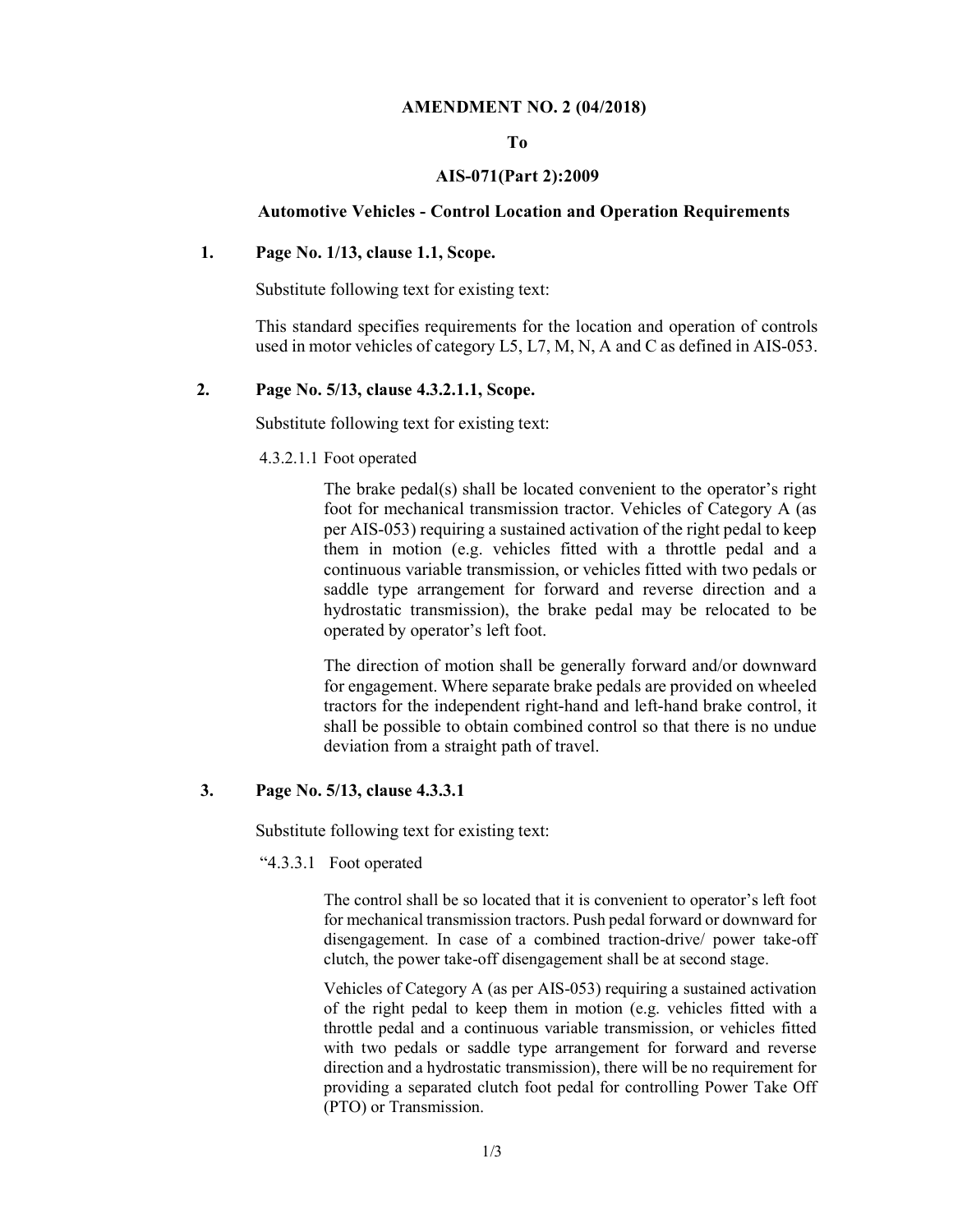#### 4. Page No. 5/13, clause 4.3.3.2

Substitute following text for existing text:

#### " 4.3.3.2 Hand Operated

The control shall be so located that it is within convenient reach of the operator. Move rearward for disengagement. Positive means shall be provided for holding the clutch control in the disengaged position so that it is incapable of being re-engaged unless manually operated.

It is recommended that the clutch be operable only from the operator's seat. For button operated control for PTO engagement / disengagement control shall be suitably located such that it is with in convenient reach of operator. In such case, control move upward or outward for engagement.

#### 5. Page No. 6/13, clause 4.3.5

Substitute following text for existing text:

#### 4.3.5 Differential lock

Location shall preferably be convenient to the operator's right foot or right hand for Mechanical transmission tractors. Move forward or downward for engagement. There shall be clear indication when differential lock is engaged.

For Hydrostatic / CVT's where RHS has forward reverse motion control and other similar controls differential lock may be relocated to LHS in convenient reach of operator.

For electrical switch operated differential lock control, switch may be positioned at convenient reach of operator's on dash board etc. also.

#### 6. Page No. 9/13, clause 5.4.1.1, Sr. No. 9)

Substitute following text for existing text:

9) Manual Transmission shift lever/ Buttons (Excluding Auto Transmission /CVT's/ IVT's)

#### 7. Page No. 9/13, clause 5.4.2.1, Sr. Nos. 2 and 3)

Substitute following text for existing text:

2) Accelerator (unless fitted with automatic/ Hydrostatic / CVT's transmission) 3) Clutch (unless fitted with automatic / Hydrostatic / CVT's transmission)

#### 8. Page No. 10/13, clause 7.1.

Substitute following title for existing title:

"7.1 The following displays are mandatory requirements for vehicles of categories L5, L7, M and N.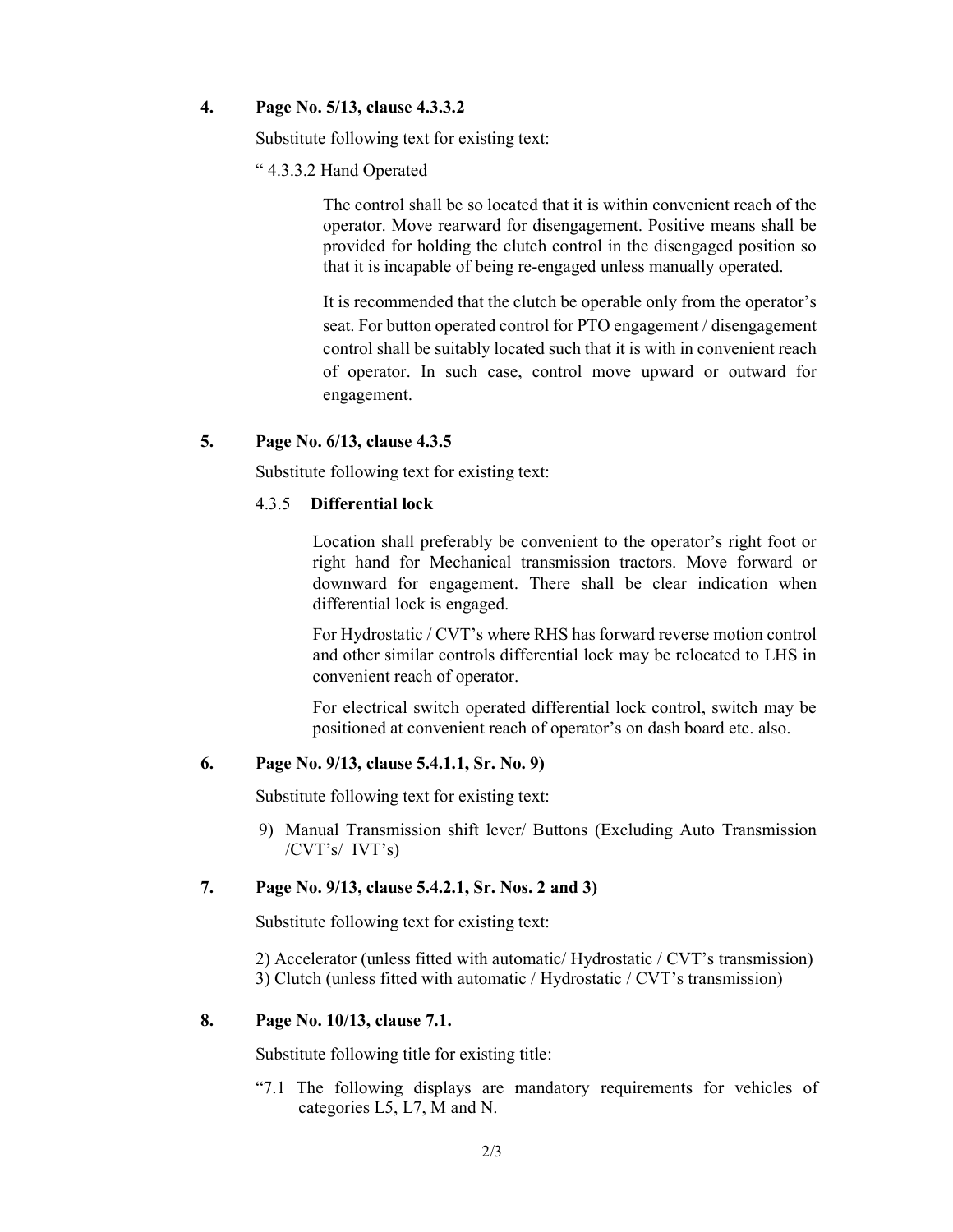- 1) Speedometer;
- 2) Odometer;

#### 9. Page No. 10/13, clause 8.1

Substitute following text for existing text:

8.1 The technical information with regard to vehicle shall be provided as per respective clauses of AIS-007 as amended and notified from time to time.

#### PRINTED BY THE AUTOMOTIVE RESEARCH ASSOCIATION OF INDIA P. B. NO. 832, PUNE 411 004

#### ON BEHALF OF AUTOMOTIVE INDUSTRY STANDARDS COMMITTEE

UNDER CENTRAL MOTOR VEHICLES RULES - TECHNICAL STANDING COMMITTEE

> SET-UP BY MINISTRY OF ROAD TRANSPORT & HIGHWAYS (DEPARTMENT OF ROAD TRANSPORT & HIGHWAYS) GOVERNMENT OF INDIA

> > April 2018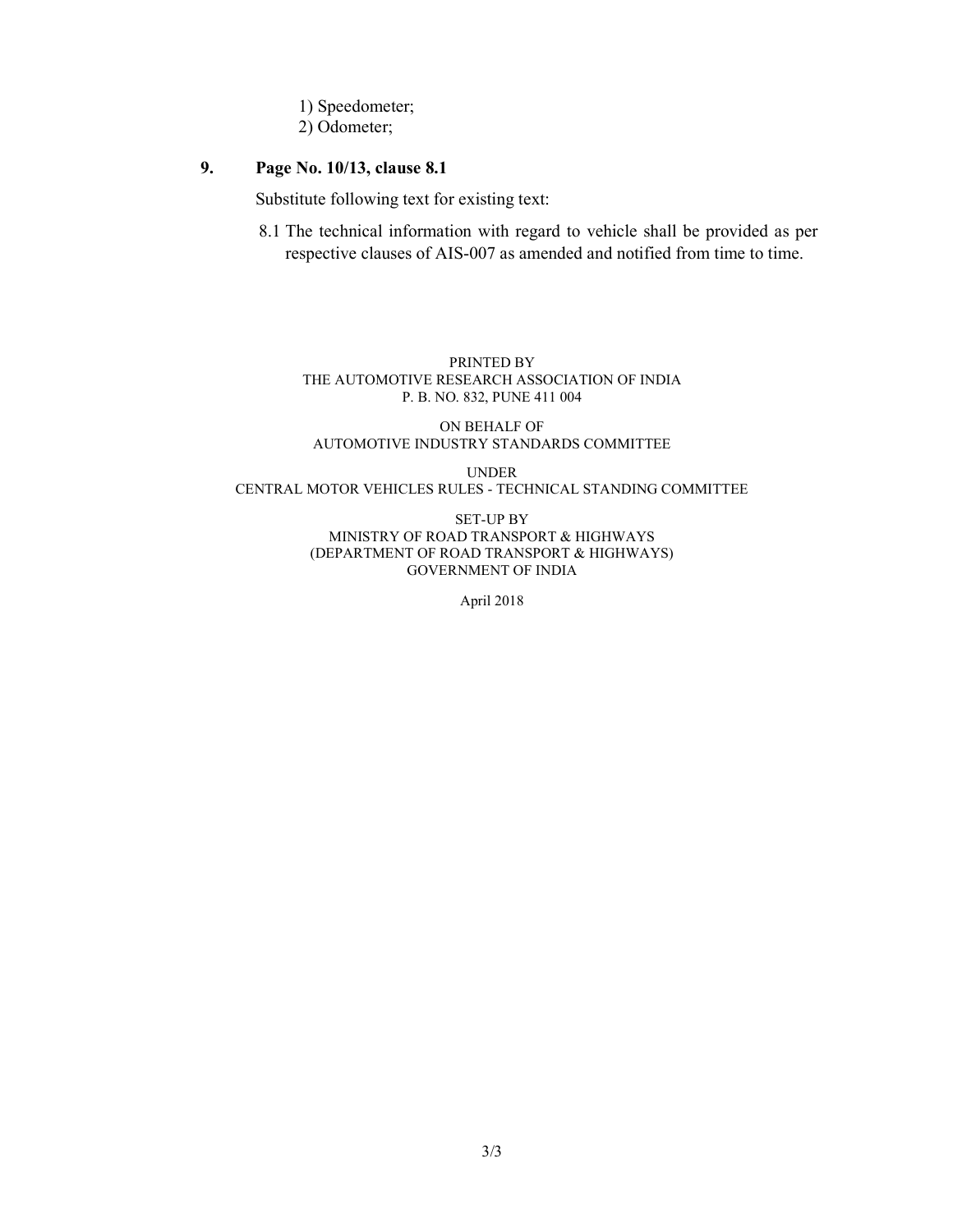#### **AMENDMENT NO. 1 10 April 2015**

#### **TO**

#### **AIS-071(Part 2):2009**

#### **Automotive Vehicles - Control Location and Operation Requirements**

#### 1. **Page No. 3/13, clause 4.1, Title.**

Substitute following title for existing title:

"4.1 For L category vehicles only (except L7)

#### 2. **Page No. 5/13, clause 4.2, Title.**

Substitute following title for existing title:

"4.2 For L7, M & N category vehicles only"

#### 3. **Page No. 8/13, clause 5.3, Title.**

Substitute following title for existing title:

"5.3 For L7, M & N category vehicles only"

#### PRINTED BY THE AUTOMOTIVE RESEARCH ASSOCIATION OF INDIA P. B. NO. 832, PUNE 411 004

#### ON BEHALF OF AUTOMOTIVE INDUSTRY STANDARDS COMMITTEE

UNDER CENTRAL MOTOR VEHICLES RULES - TECHNICAL STANDING COMMITTEE

#### SET-UP BY MINISTRY OF ROAD TRANSPORT & HIGHWAYS (DEPARTMENT OF ROAD TRANSPORT & HIGHWAYS) GOVERNMENT OF INDIA

10 April 2015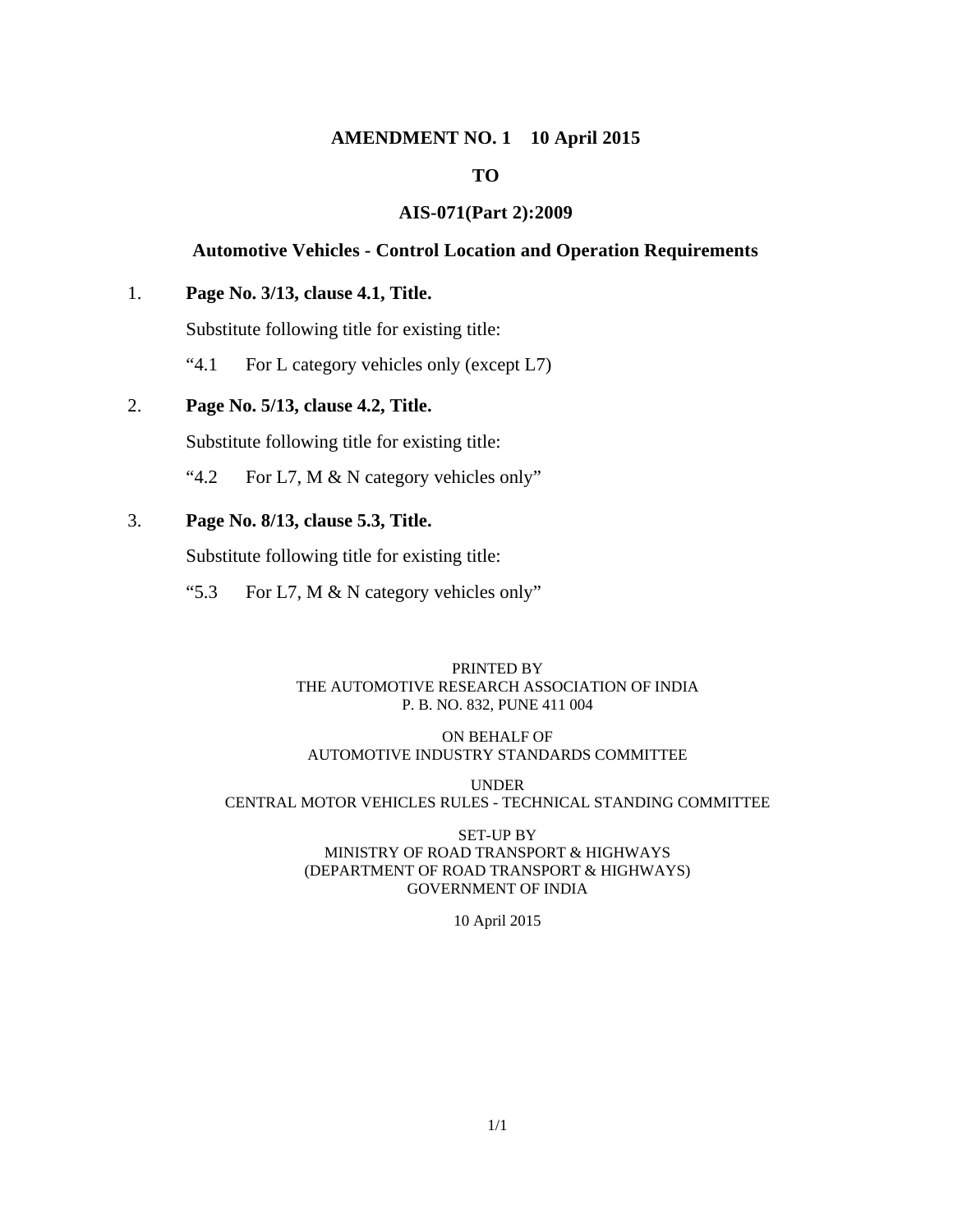## **AIS-071(Part 2)**

# AUTOMOTIVE INDUSTRY STANDARD

# **Automotive Vehicles – Control Location and Operation Requirements**

PRINTED BY THE AUTOMOTIVE RESEARCH ASSOCIATION OF INDIA P.B. NO. 832, PUNE 411 004

ON BEHALF OF AUTOMOTIVE INDUSTRY STANDARDS COMMITTEE

UNDER CENTRAL MOTOR VEHICLE RULES – TECHNICAL STANDING COMMITTEE

> SET-UP BY MINISTRY OF SHIPPING, ROAD TRANSPORT & HIGHWAYS (DEPARTMENT OF ROAD TRANSPORT & HIGHWAYS) GOVERNMENT OF INDIA

> > June 2009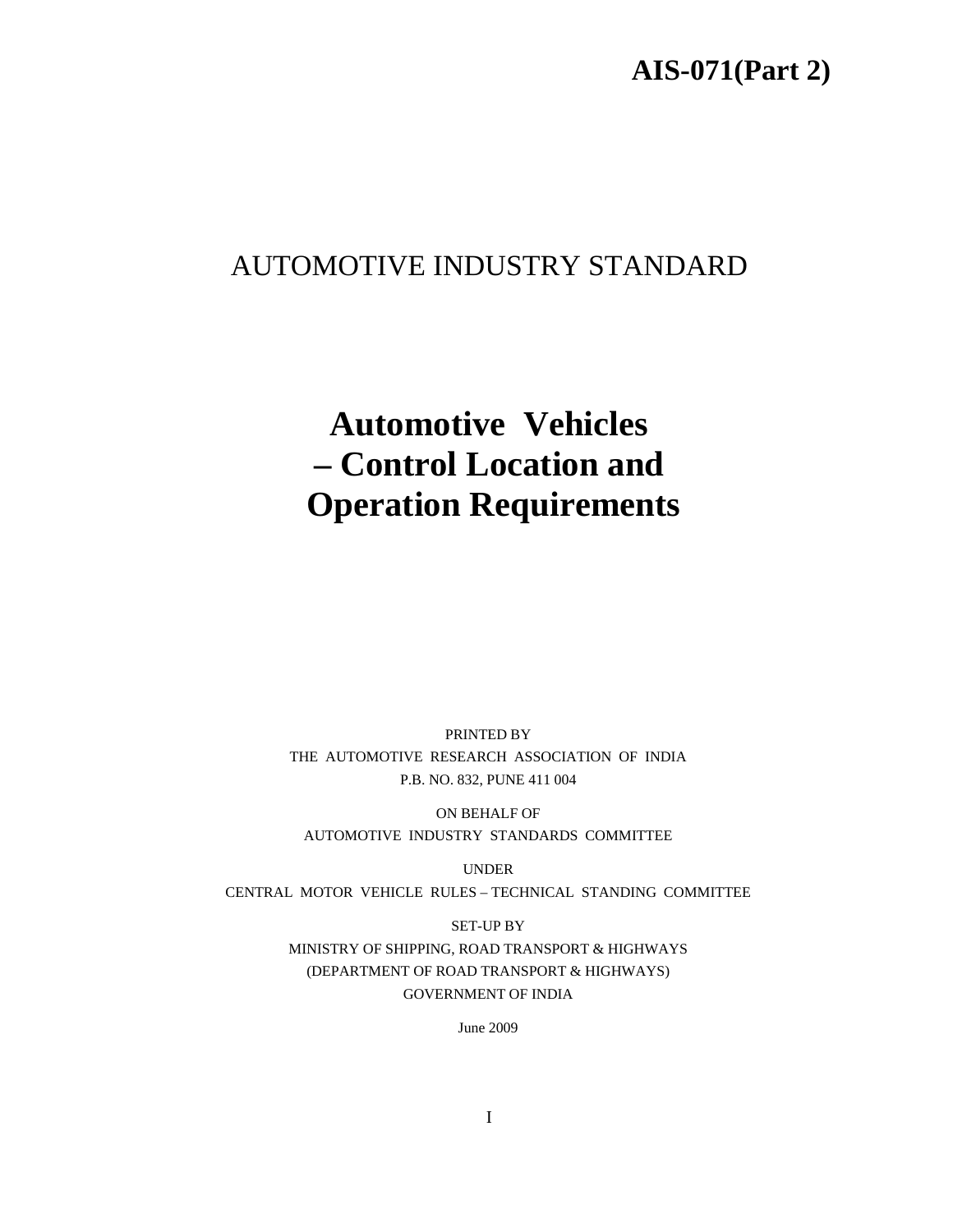# **Sr. No. Corrigenda. Amendment Revision Date Remark Misc. General remarks :**

#### **AIS-071(Part 2) Status chart of the Standard to be used by the purchaser for updating the record**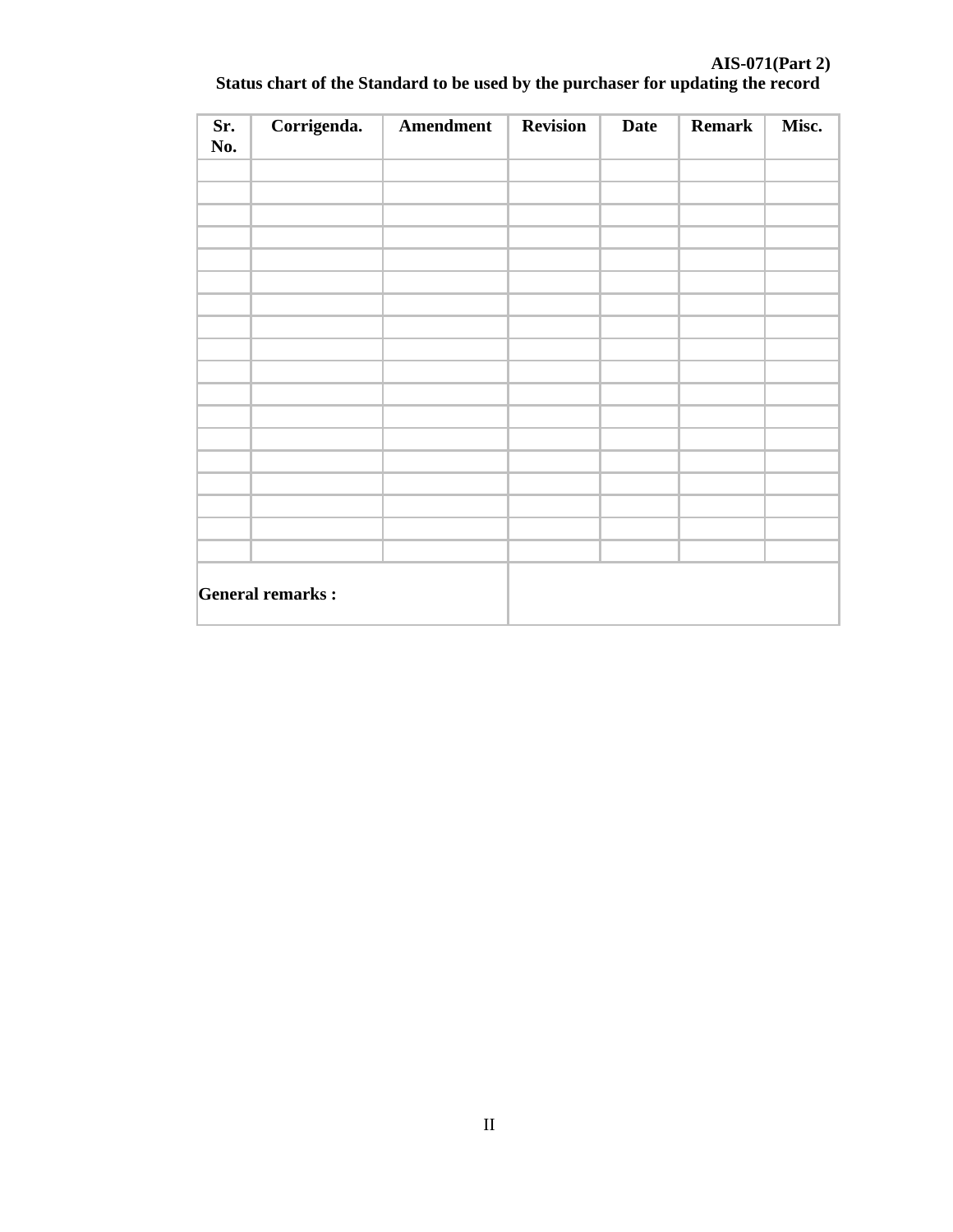#### **INTRODUCTION**

The Government of India felt the need for a permanent agency to expedite the publication of standards and development of test facilities in parallel when the work on the preparation of the standards is going on, as the development of improved safety critical parts can be undertaken only after the publication of the standard and commissioning of test facilities. To this end, the erstwhile Ministry of Surface Transport (MOST) has constituted a permanent Automotive Industry Standards Committee (AISC) vide order No.RT-11028/11/97-MVL dated September 15, 1997. The standards prepared by AISC will be approved by the permanent CMVR Technical Standing Committee (CTSC). After approval, the Automotive Research Association of India, (ARAI), Pune, being the Secretariat of the AIS Committee, has published this standard. For better dissemination of this information ARAI may publish this document on their web site.

This standard is intended to cover the fitment and operational requirements of controls and to ensure reduction in safety hazards caused by the diversion of the driver's attention from the driving task and by mistake in selecting unintended controls.

In preparation of this standard considerable assistance is derived from following national and international standards:

| 1.             | <b>Base EEC</b><br><b>Directive</b><br>78/316/EEC as<br>amended by<br>directives<br>93/91/EEC and<br>94/53/EC | On the approximation of the laws of the<br>Member<br>States relating to Interior Fittings of Motor Vehicles<br>(Identification of Controls, Tell-tales and Indicators) |
|----------------|---------------------------------------------------------------------------------------------------------------|------------------------------------------------------------------------------------------------------------------------------------------------------------------------|
| 2.             | 93/29/EEC as<br>amended by<br>Directive No.<br>2000/74/EC                                                     | On the Identification of Controls, Tell-tales<br>and<br>Indicators for Two – or Three – wheel Motor Vehicles                                                           |
| 3.             | 86/415/EEC                                                                                                    | the<br>Installation, Location,<br>Operation<br>On<br>and<br>Identification of the Controls of Wheeled Agricultural or<br>Forestry Tractors                             |
| $\mathbf{4}$ . | <b>ECE R 121</b>                                                                                              | Uniform provisions concerning the Approval of Vehicles<br>with regard to the Location and Identification of Hand<br>Controls, Tell-tales and Indicators                |
| 5.             | ISO 2575: 2000<br>/ $Amd.1:2001,$<br>Amd $4:2001$ ,<br>Draft Amd 5:<br>2000                                   | Road Vehicles - Symbols for Controls, Tell-tales<br>and<br>Indicators                                                                                                  |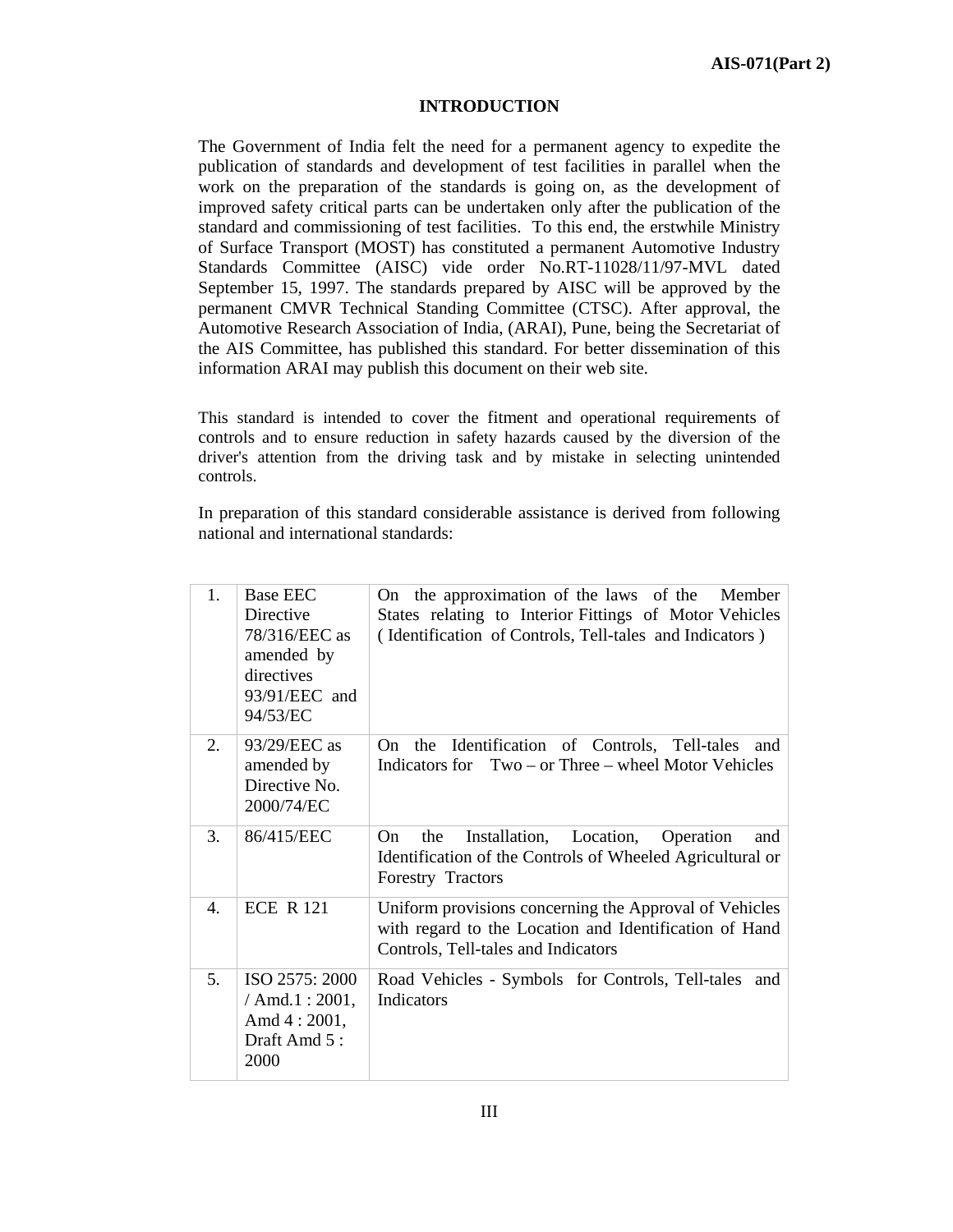|     |                                     | $A10 - 0111$                                                                                                                                                                                            |
|-----|-------------------------------------|---------------------------------------------------------------------------------------------------------------------------------------------------------------------------------------------------------|
| 6.  | ISO 6727-1981 (E)                   | Road Vehicles - Motorcycles- Symbols for Controls,<br><b>Indicators and Tell-tales</b>                                                                                                                  |
| 7.  | SAE J 1362                          | Graphical Symbols for Operator Controls<br>and<br>Displays on Off-Road Self - Propelled Work<br><b>Machines</b>                                                                                         |
| 8.  | <b>Safety Standards</b><br>No. 12.1 | and Controls for all Motor<br>Tell Tale Systems<br>Vehicles other than 3 Wheeled Vehicles upto Engine<br>Capacity 500 cc, 2 Wheeled Vehicles and Tractors                                               |
| 9.  | IS 6283 (Part 1)<br>:2006           | Tractors and Machinery for Agriculture and Forestry,<br>Powered Lawn and Garden Equipment - Symbols for<br>Operator Controls and Other Displays Part 1 :<br>Common Symbols                              |
| 10. | IS 14413:1996                       | Automotive Vehicles-Telltale Symbols and Controls<br>on Two-wheeled and Three-wheeled Vehicles                                                                                                          |
| 11. | ISO 4129-1990 (E)                   | Mopeds - Symbols for Controls, Indicators and<br>Tell-tales                                                                                                                                             |
| 12. | IS 8133:1995                        | Guidelines for Location and Operation of Operator<br>Controls on Agricultural Tractors and Machinery                                                                                                    |
| 13. | ECE $R$ 60                          | Uniform provisions concerning the Approval of<br>Two-Wheeled Motor Cycles and Mopeds with regard<br>to Driver Operated Controls Including the<br>Identification of Controls, Tell-tales and Indicators. |
| 14. | ISO 3767                            | Tractors, Machinery for Agriculture and Forestry,<br>Powered lawn and Garden Equipment - Symbols for<br>Operator Controls and other displays - Part 1:<br>Common Symbols.                               |

The Automotive Industry Standards Committee (AISC) responsible for preparation of this standard is given in Annex : II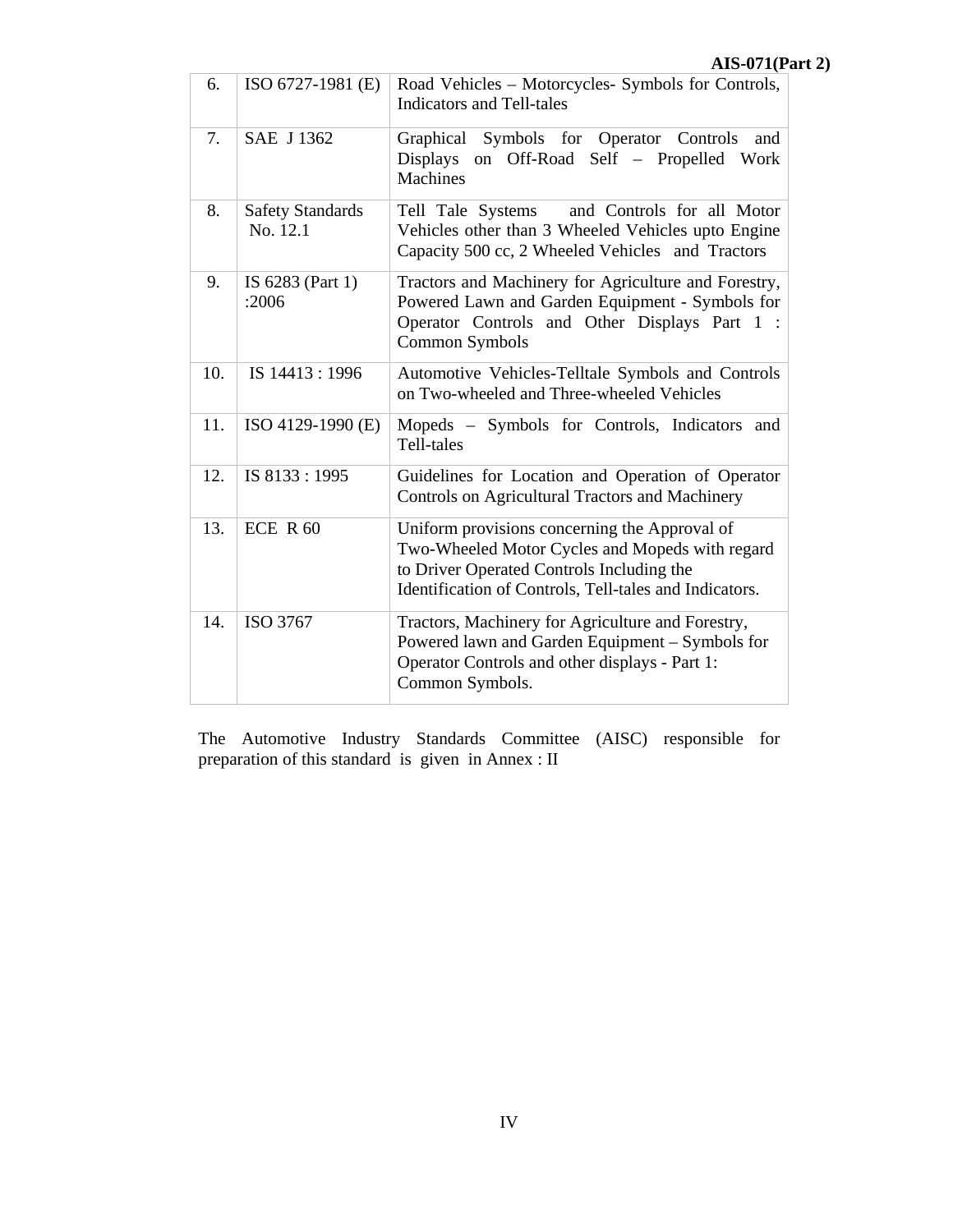#### **Automotive Vehicles – Control Location and Operation Requirements**

#### **1.0 SCOPE**

1.1 This standard specifies requirements for the location and operation of controls used in motor vehicles of category L, M, N, A and C as defined in AIS-053.

#### **2.0 REFERENCES**

- 2.1 AIS-007 Information on Technical Specifications to be submitted by the Vehicle Manufacturer
- 2.2 AIS-053 Automotive Vehicles Types Terminology

#### **3.0 DEFINITIONS**

For the purpose of this standard, the following definitions shall apply.

- 3.1 **"Vehicle Type"** means motor vehicles, which do not differ in respect of the internal arrangements (as the case may be), which may affect the location and operation of controls.
- 3.2 **"Control"** means that part of a device that enables the driver to bring about achange in the state or functioning of a vehicle or vehicle's sub-system.
- 3.3 **"Selector switch"** means a device by which the supply of electric current can be transferred from one or two or more circuits to others without the possibility of disconnection of the common supply line.
- 3.4 **"Combination on/off Selector switch"** means a multifunction device which on first being actuated or put into position operates as an on/off switch and on each of the subsequent occasion when it is actuated or put into position operates as a selector switch.
- 3.5 **"Handlebars"** means any part of the bar or bars connected to the fork top by means of which the vehicle is steered.
- 3.6 **"Handgrip"** means a part of the handlebars, farthest from the centre, by which the driver holds the handlebars.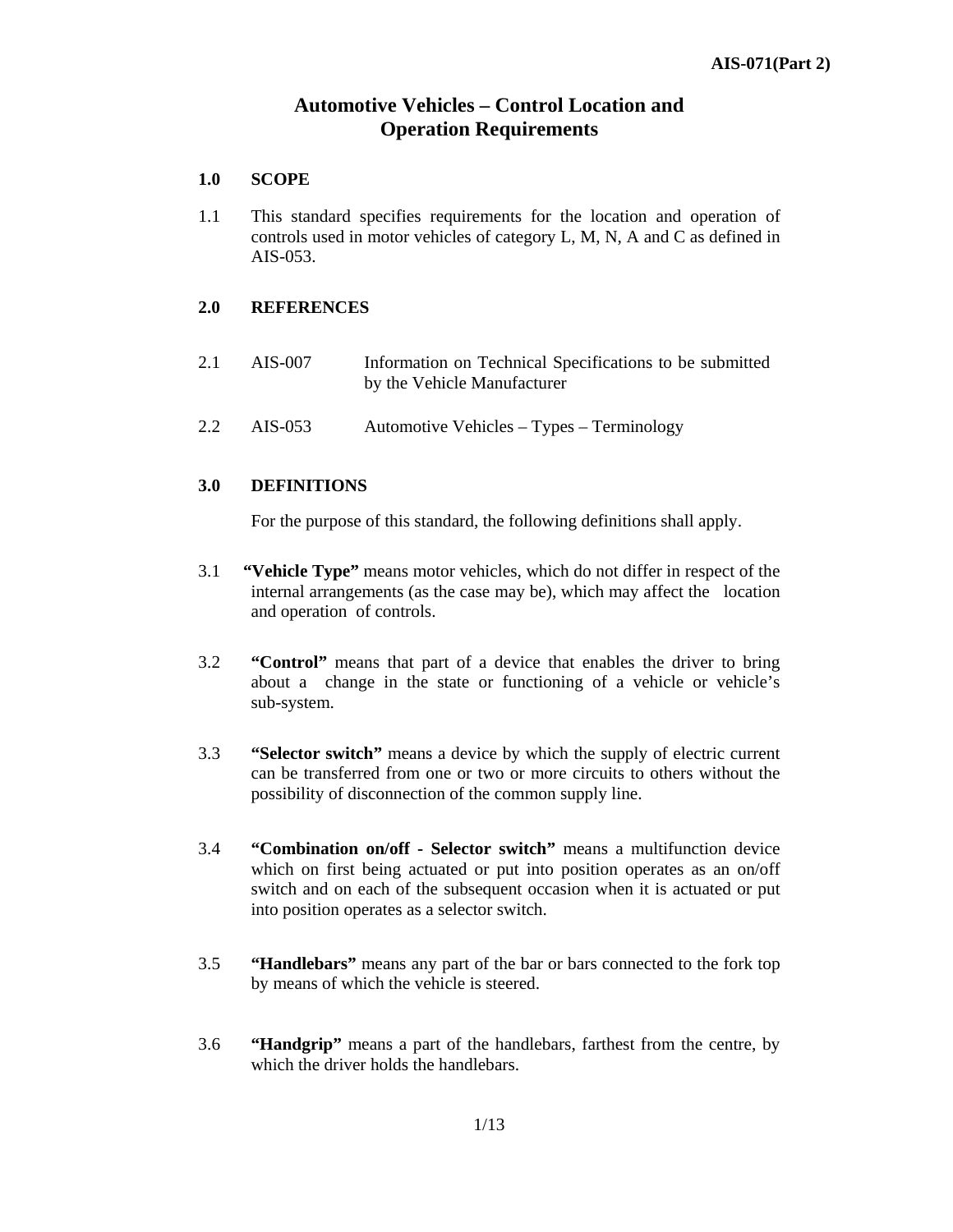- 3.7 **"Lever"** means a device consisting of an arm turning on a fulcrum, by means of which some functional mechanism of the vehicle is operated.
- 3.7.1 **"Hand lever"** means a lever operated by the hand of the driver.

**Note** : In the case of L-category vehicles, levers mounted on the handle bar, unless otherwise stated, hand lever is operated by compression (i.e. moving the apex of the lever towards the supporting structure), for example, for braking or declutching.

- 3.7.2 **"Foot lever"** means a lever operated by contact between the driver's foot and a spur projected from the lever arm.
- 3.7.3 **"Pedal"** means a lever operated by contact between the driver's foot and pad on the lever, so placed as to allow pressure to be applied to the lever arm.

**Note**: Unless otherwise stated a pedal is operated by depression, for examples for braking.

- 3.8 **"Footrest"** means a projection on which the driver places his feet when seated in the driving position.
- 3.9 **"Combined brake"** in case of two wheeler and three wheeler means a system of operation whereby both the front and the rear brakes of the vehicle are brought into operation, at least partially, by the use of only one control.
- 3.10 The "**Right side / Left side"** designations pertain to orientation of the vehicles with respect to the driver or rider in case of L category vehicles with handle bar when seated normally on the driver's or rider's seat.
- 3.11 **"Service brake control"** is a control which actuates the brakes to operate on at least two wheels on the same axis.
- 3.12 Clockwise means the direction of rotation around the axis of the part considered under installed condition, following the motion of the hands of a clock when viewed from the upper or the outer side of the part considered.
- 3.13 Counter-clockwise has the inverse meaning of the clause 3.12.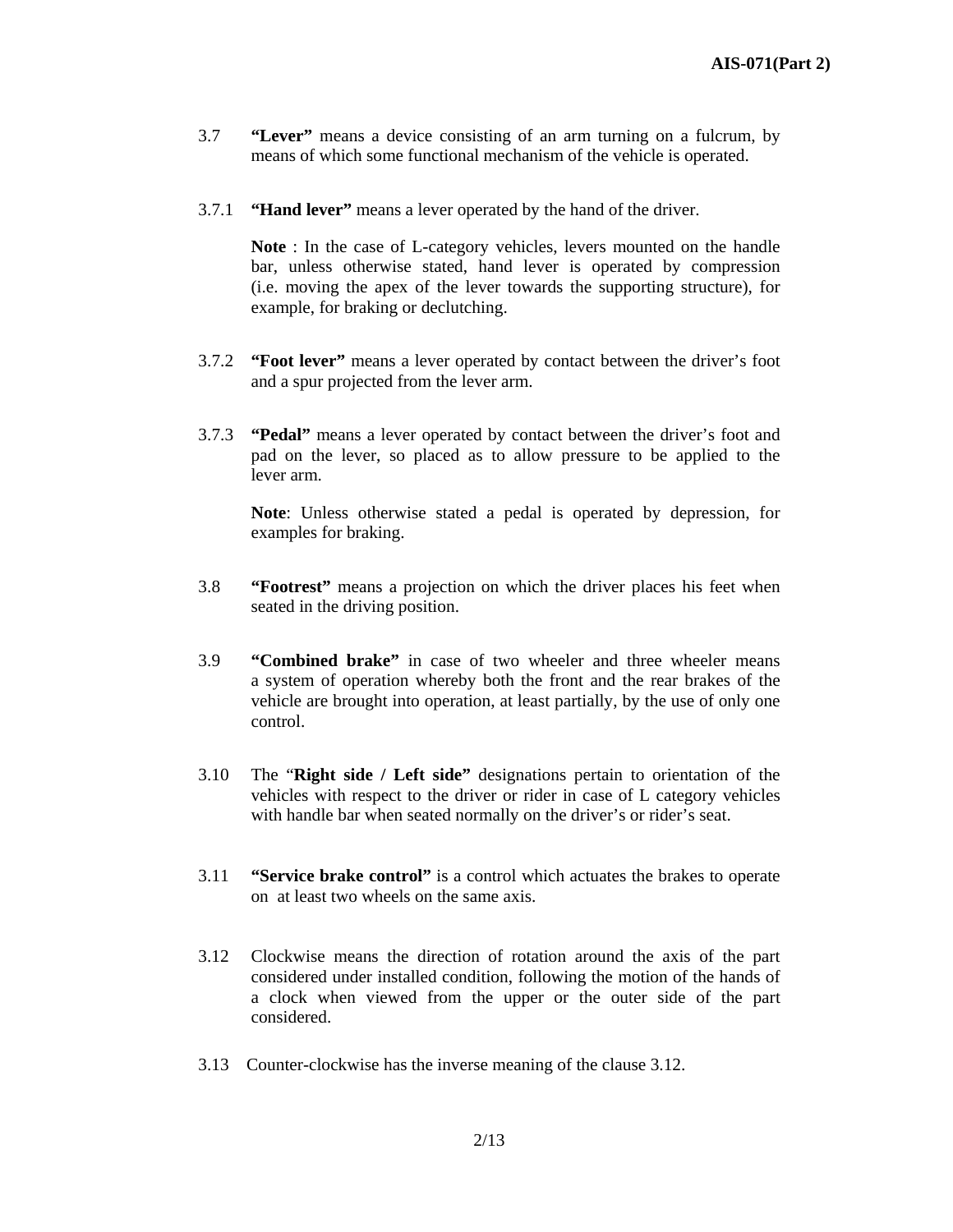#### **4.0 GENERAL REQUIREMENTS**

#### 4.1 **For L category vehicles only**

The following controls when fitted on the vehicle, shall comply with the following requirements.

#### 4.1.1 **Throttle Control**

#### 4.1.1.1 Hand Operated

The throttle shall be hand operated and located on the right side of the handlebar When rotated around its axis in a counter-clockwise direction, as viewed from the right end of the bar, the engine speed shall increase. Hand operated control may be self return type.

#### 4.1.1.2 Foot Operated

 Shall be operated by right foot, the engine speed shall increase when the pedal is depressed.

#### 4.1.2 **Brake Control**

4.1.2.1 Front Wheel Brake Control (for Vehicles with Handlebar)

 The front wheel brake control lever shall be located on the right side of the handlebar and so arranged that the control lever may be actuated without completely removing the hand from the throttle control. This requirement applies only when the front wheel brakes controlled independently from the rear brake control.

#### 4.1.2.2 Rear Brake Control

The rear brake control shall be operated by the right foot and so located that is convenient to the operator when the foot is normally positioned on the foot rest or foot board. In the case of two wheelers, without a manual clutch operation, the rear brake control may alternatively be located on the left side of handlebar, and so arranged that it is convenient to operate without removing the hand from the normal position.

4.1.2.3 Combined Brake Control

Combined brake control shall be as that prescribed for the front brake control or rear brake control.

#### 4.1.3 **Clutch Control**

4.1.3.1 Hand Operated

 The control shall be operated by the left hand of the operator. The control shall be so located that it is convenient to operate without removing the hand from the normal position.

#### 4.1.3.2 Foot Operated

Shall be operated by the driver's foot.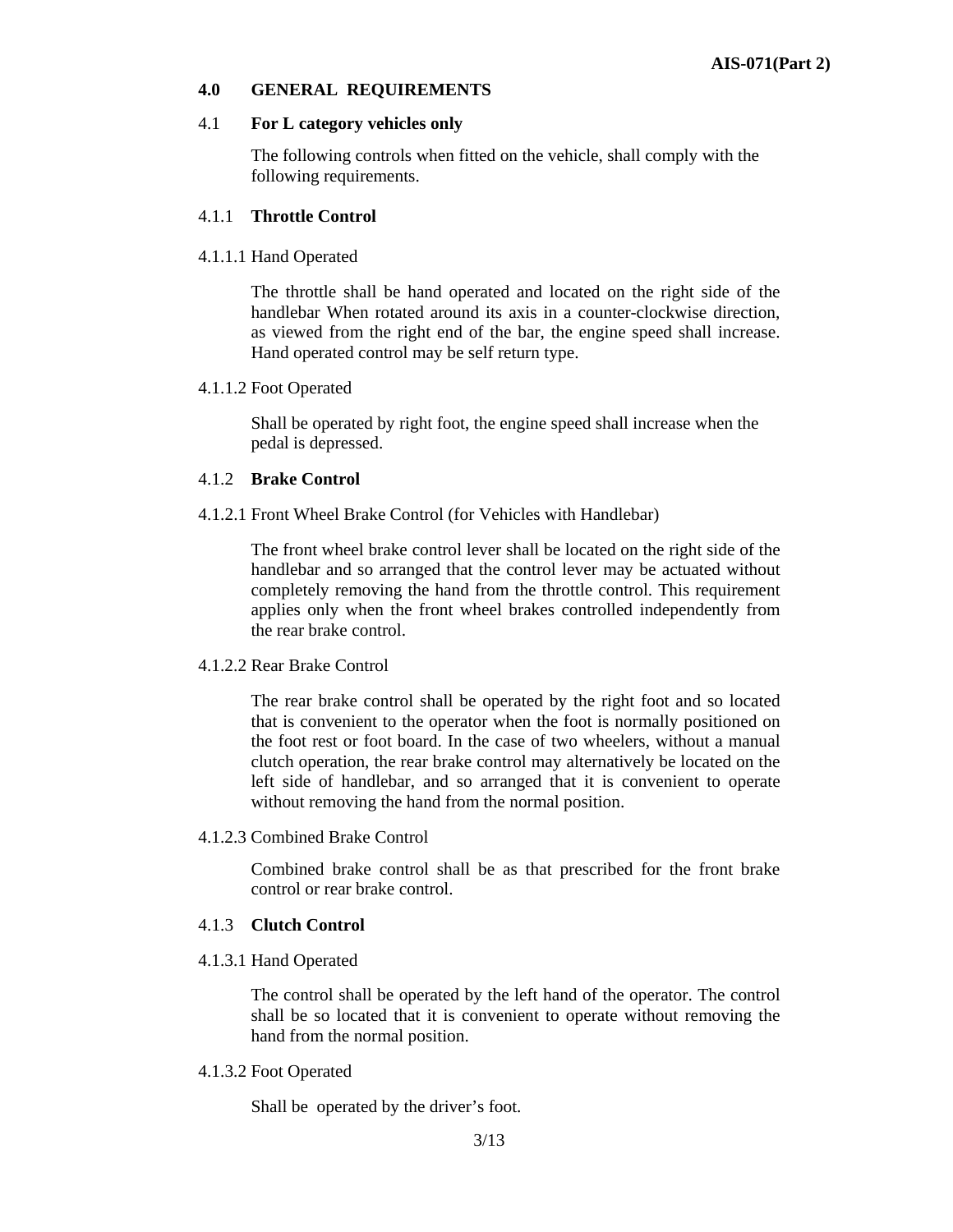#### 4.1.4 **Manual Transmission - Gear Change Control**

#### 4.1.4.1 In Case of Vehicles with Handlebar

The transmission gear change control shall be operated with either the left foot or the left hand. Each change position, except neutral, shall have a positive relaxation action. If three or more gears are provided, it shall not be possible to shift directly from the highest gear to the lowest gear or vice-versa, while vehicle is in motion. In case of hand operated control mounted on the handlebar, an counter-clockwise motion of operator's hand and in case of foot operated control, clockwise or counter-clockwise motion of operator's toe shall shift the transmission towards lower numerical gear ratios (commonly referred to as higher gears) that is, from first to second, second to third and third to fourth, etc, and in opposite direction towards higher numerical gear ratios (commonly referred to as lower gears) that is, from fourth to third gear, third to second gear and second to first gear, etc.

4. 1.4.2 In case of Vehicles with Steering Wheel

The manual transmission gear change control shall be operated by the left hand of the driver.

#### 4.1.5 **Control for Horn, Headlight, Upper Beam/Lower Beam and 'Turn Signal'**

4.1.5.1 These controls shall be so located that they can be conveniently operated in the normal sitting position of the operator. In the case of vehicles with handlebar, they shall be operated without complete removal of operator's hand from handlebar.

#### 4.1.6 **Ignition Cut-off (in case of vehicles with SI Engines)**

4.1.6.1 The ignition cut-off shall be located such that it is easily accessible. The cut-off shall be achieved by push type switch or by counter-clockwise rotation or by an engine electrical power supply cut off.

#### 4.1.7 **Fuel Shut Off Control (in case of vehicles with SI engines)**

- 4.1.7.1 Fuel shut off may be automatic or manual.
- 4.1.7.2 If manual, the control shall be so located that it is easy for operation.

#### 4.1.8 **Turn Signal Switch**

In the case of vehicles with handlebars, it shall be located on the handle bars (left or right) and for operation-either turn or slide.

#### 4.1.9 **Control Location and Operation**

Each control located on the right side of handlebar shall be operable by the operator's right hand throughout its full range without removal of the operator's right hand from the throttle. Each control located on the left side of the handlebar shall be operable by the operator's left hand throughout its full range without removal of the operator's left hand from the handle grip.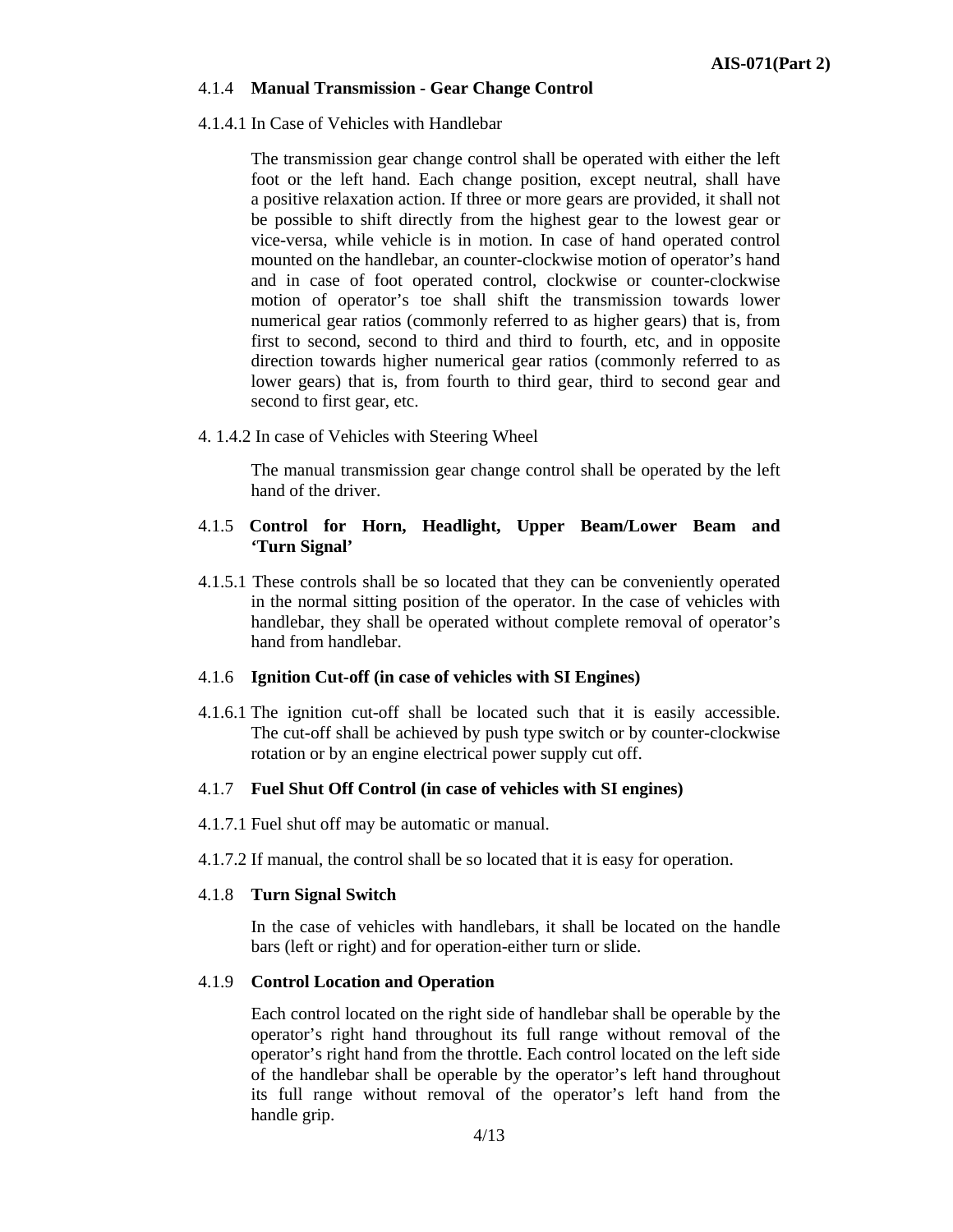#### 4.2 **For M & N category vehicles only**

#### 4.2.1 **Location**

In the normal seating position and with seat adjusted to the convenience of the driver where possible, each of the controls incorporated in the vehicle, shall be operable by the driver.

#### 4.3 **For A & C category vehicles only**

The following controls when fitted on the vehicle, shall comply with the following requirements.

#### 4.3.1 **Throttle Control**

#### 4.3.1.1 Hand Operated

Shall be located within easy reach and preferably in front of, or to the right side of the operator. The direction of motion of the control shall be towards or away from the operator for increasing the engine speed.

4.3.1.2 Foot Operated

Shall be readily accessible to the operator's right foot and preferably to the right side of the operator. Push pedal forward and/or downward to increase engine speed.

#### 4.3.2 **Brake Control**

- 4.3.2.1 Service brake
- 4.3.2.1.1 Foot operated

The brake pedal(s) shall be located convenient to the operator's right foot. The direction of motion shall be generally forward and/or downward for engagement. Where separate brake pedals are provided on wheeled tractors for the independent right-hand and left-hand brake control, it shall be possible to obtain combined control so that there is no undue deviation from a straight path of travel.

4.3.2.1.2 Hand operated

Location shall be convenient to the operator. Application of pull motion is preferred. Where means are provided for independent right hand and left hand operation, it shall be possible to obtain combined control so that there is no undue deviation from a straight path of travel.

- 4.3.2.2 Parking brake
- 4.3.2.2.1 Hand operated

Location shall be convenient to the operator. Application of pull motion is preferred. A device shall be provided to retain brake $(s)$  in the applied position. The device shall not be liable to accidental release.

4.3.2.2.2 Foot operated

Location shall be convenient to the operator. Depress brake pedal and lock in position.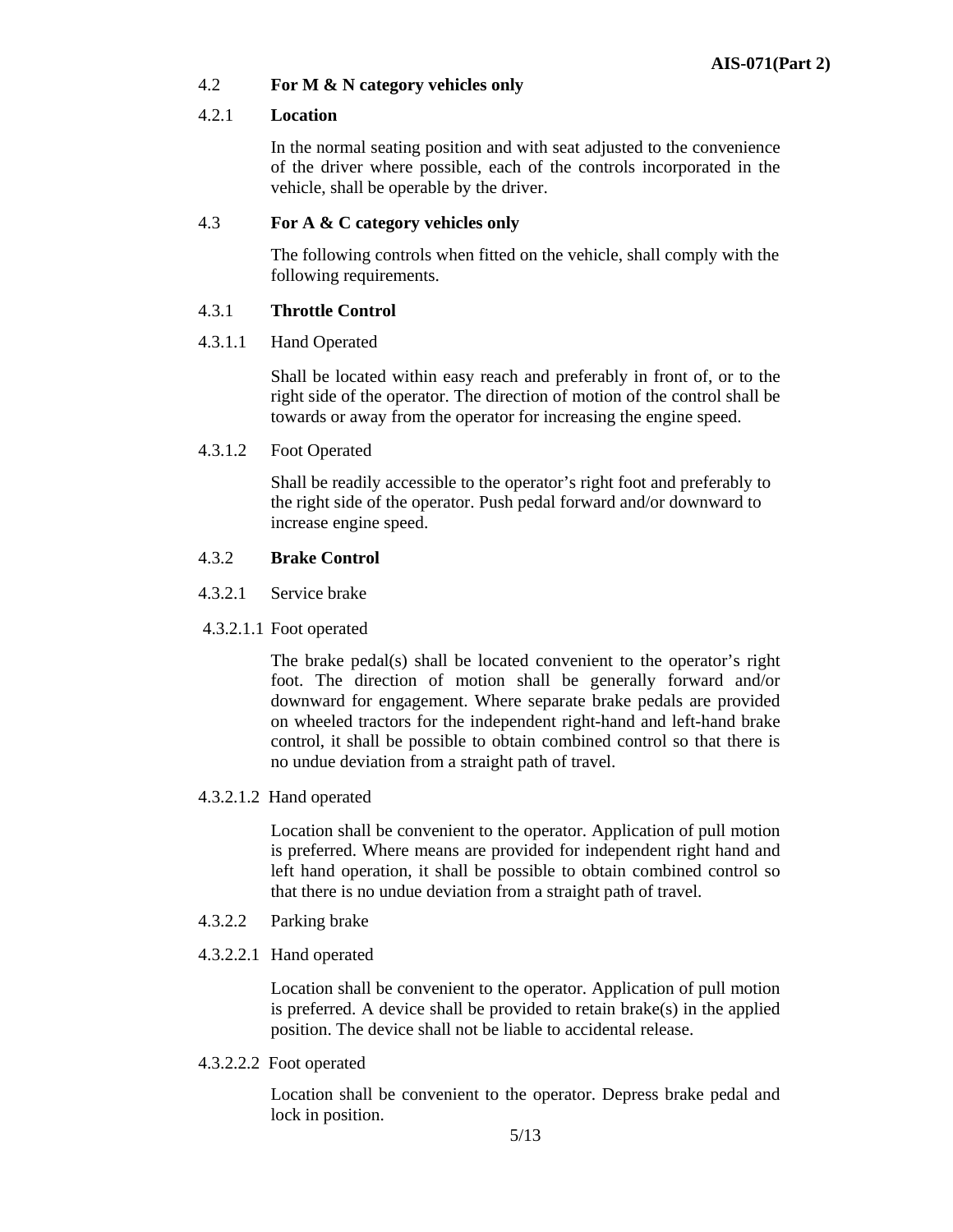#### 4.3.3 **Clutch Control (Includes combined transmission and power take off)**

#### 4.3.3.1 Foot operated

The control shall be so located that it is convenient to operator's left foot. Push pedal forward or downward for disengagement. In case of a combined traction-drive/ power take-off clutch, the power take-off disengagement shall be at second stage.

#### 4.3.3.2 Hand Operated

The control shall be so located that it is within convenient reach of the operator. Move rearward for disengagement. Positive means shall be provided for holding the clutch control in the disengaged position so that it is incapable of being re-engaged unless manually operated. It is recommended that the clutch be operable only from the operator's seat.

#### 4.3.4 **Manual Transmission - Gear Change Control**

The control shall be so located that it is within convenient reach of the operator. Shifting pattern shall be simply and clearly marked. In particular, the neutral position shall be clearly identified and easy to select.

#### 4.3.5 **Differential lock**

Location shall preferably be convenient to the operator's right foot or right hand. Move forward or downward for engagement. There shall be clear indication when differential lock is engaged.

#### 4.3.6 **Control for Horn, Headlight, Upper Beam/Lower Beam and 'Turn Signal'**

4.3.6.1 These controls shall be so located that they can be conveniently operated in the normal sitting position of the operator.

#### 4.3.7 **Engine starter switch (Compression ignition engines)**

The starter switch shall be located such that it is easily accessible. Move control to start position. If a rotational switch is provided, rotate clockwise to operate engine starter.

#### 4.3.8 **Fuel Shut Off Control (in case of vehicles with SI engines)**

- 4.3.8.1 Fuel shut off may be automatic or manual.
- 4.3.8.2 If manual, the control shall be so located that it is easy for operation.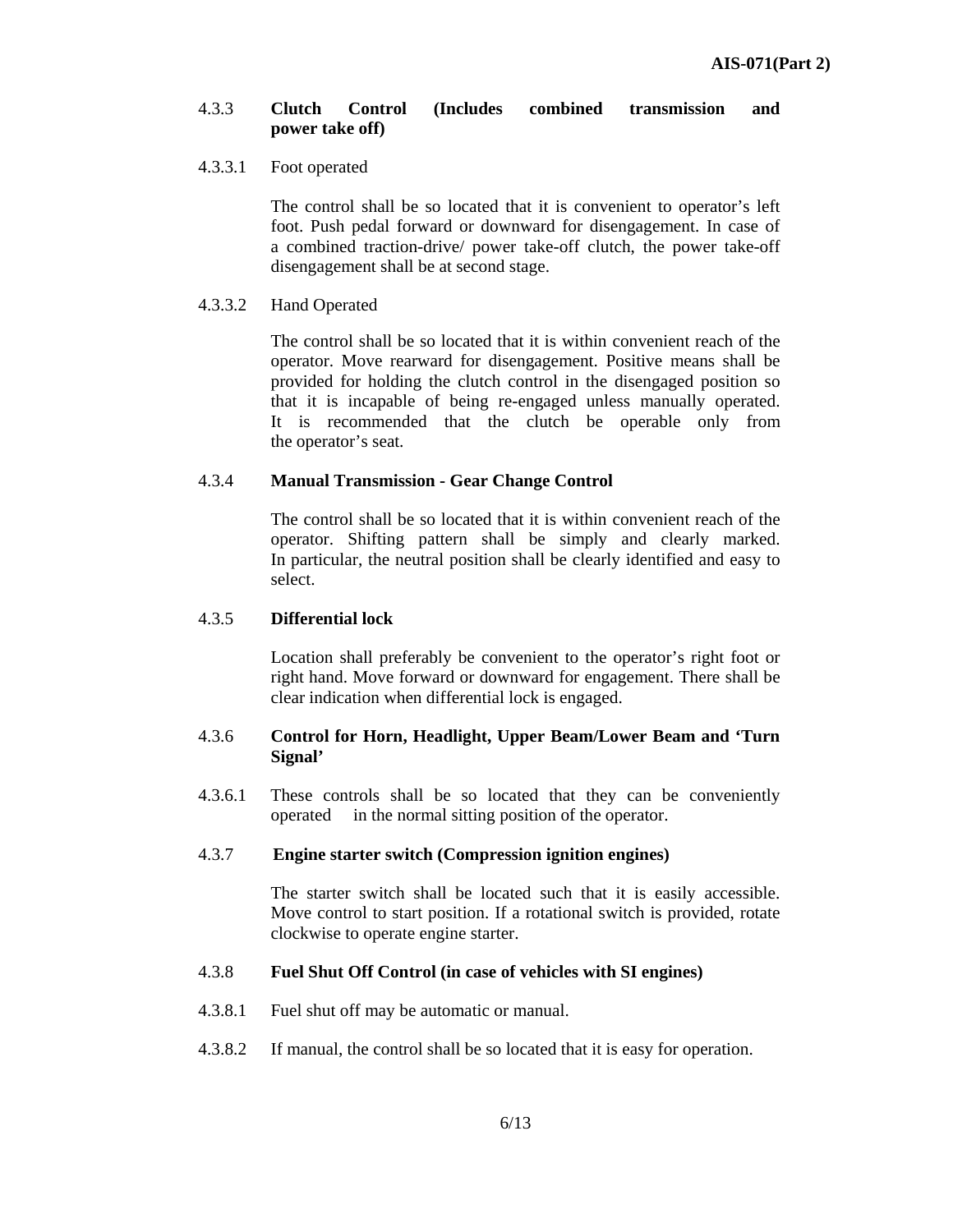#### **5.0 MANDATORY REQUIREMENTS**

#### 5.1 **L1 & L2 category**

- 5.1.1 Hand Operated Controls
	- 1) Throttle Control;
	- 2) Front wheel brake control, when the front wheel brake is controlled independently from the rear brake;
	- 3) Clutch control, if the clutch operation is not automatic;
	- 4) Control for horn, headlight upper beam/lower beam and turn signal;
	- 5) Ignition cut-off for SI engines; and
	- 6) Fuel shut off control, if not automatic, for SI engines.

#### 5.1.2 Foot Operated or Hand Operated Controls

- 1) Gear shifting control if transmission is not automatic; and
- 2) Rear brake or combined brake control.

#### 5.2 **L5M & L5N category**

- 5.2.1 Hand Operated Controls
	- 1) Steering control (Steering wheel or handlebar)
	- 2) Ignition cut-off for SI engines
	- 3) Horn
	- 4) Head lamp
	- 5) Tail lamp
	- 6) Rear registration mark illuminating lamp
	- 7) Turn signal
	- 8) Hazard warning signal (in case of L5N category vehicles)
	- 9) Manual transmission shift lever, if the transmission is not automatic.

10) Wind shield wiper

**Note** : Tail lamp, rear registration mark illuminating lamp and parking lamp/front position lamp shall be combined as a single unit for control purposes. The combination of other controls is optional.

- 5.2.2 Foot Operated Controls
	- 1) Service brake control;
	- 2) Accelerator control (in the case of vehicles with steering wheel); and
	- 3) Clutch control; if the transmission is not automatic as in the case of vehicle with steering wheel.
- 5.2.3 Foot / Hand Operated Controls

The following controls may be operated by the hand or foot:

- 1) Parking brake;
- 2) High beam/low beam control;
- 3) Accelerator control, in the case of vehicles with handlebar;
- 4) Clutch control, in the case of vehicles with handlebar, if the transmission is not automatic.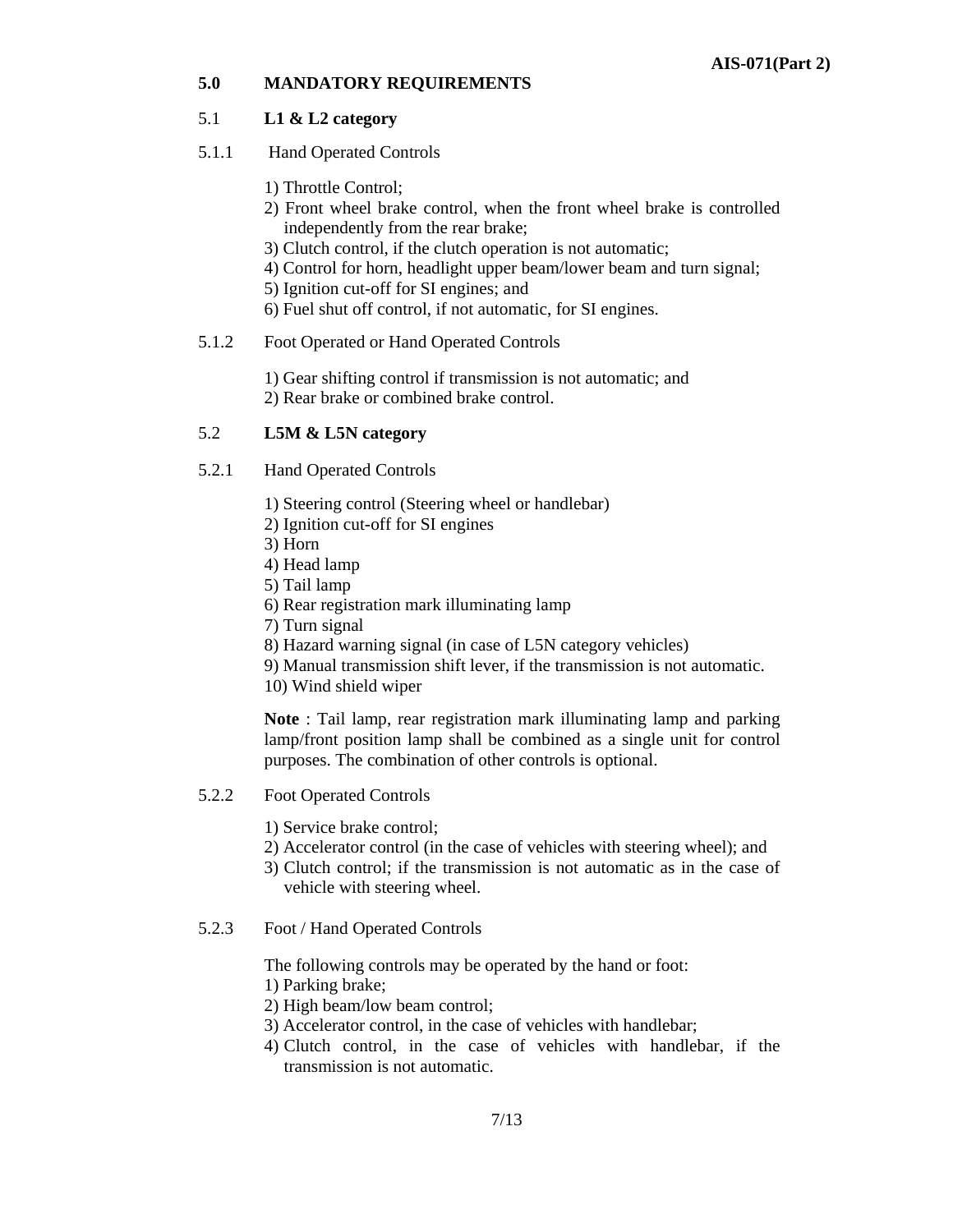#### 5.3 **For M & N category vehicles only**

#### 5.3.1 **Hand Operated Controls**

- 5.3.1.1 The following will be the obligatory requirements
	- 1) Steering wheel
	- 2) Ignition
	- 3) Horn
	- 4) Head lamp
	- 5) Tail lamp
	- 6) Number plate lamp on/off control
	- 7) Direction Indicators
	- 8) Manual Transmission shift lever
	- 9) Windshield Wiper
	- 10) High beam/low beam (not obligatory if provided as foot operated control)
	- 11) Parking brake (if not foot operated)
	- 12) Master Switch Electrical (mandatory only for tankers and vehicles carrying explosives).
	- 13) Hazard warning signal

**Note:** The tail lamp, parking lamp and number plate lamp shall be combined as a single unit for control purposes. The combination for other controls is optional.

- 5.3.1.2 The following will be the optional requirements:
	- 1) Windshield washer
	- 2) Windshield defrosting and demisting system
	- 3) Rear window defrosting and demisting system
	- 4) Manual choke
	- 5) Automatic transmission control
	- 6) Clearance lamps
	- 7) Hand throttle
	- 8) Exhaust brake control
	- 9) Master Switch Electrical.
	- 10) Any other

#### 5.3.2 **Foot Operated Controls**

- 5.3.2.1 The obligatory requirements will be as under-
	- 1) Service brake
	- 2) Accelerator
	- 3) Clutch (unless fitted with automatic transmission)
	- 4) High beam
		- (Not obligatory if already provided in hand operated controls)
	- 5) Windshield wiper
	- (Not obligatory if provided as hand operated control)
	- 6) Parking brake (if not hand operated)
- 5.3.2.2 The following will be the optional requirements
	- 1) Windshield washer.
	- 2) Exhaust brake control.
	- 3) Any other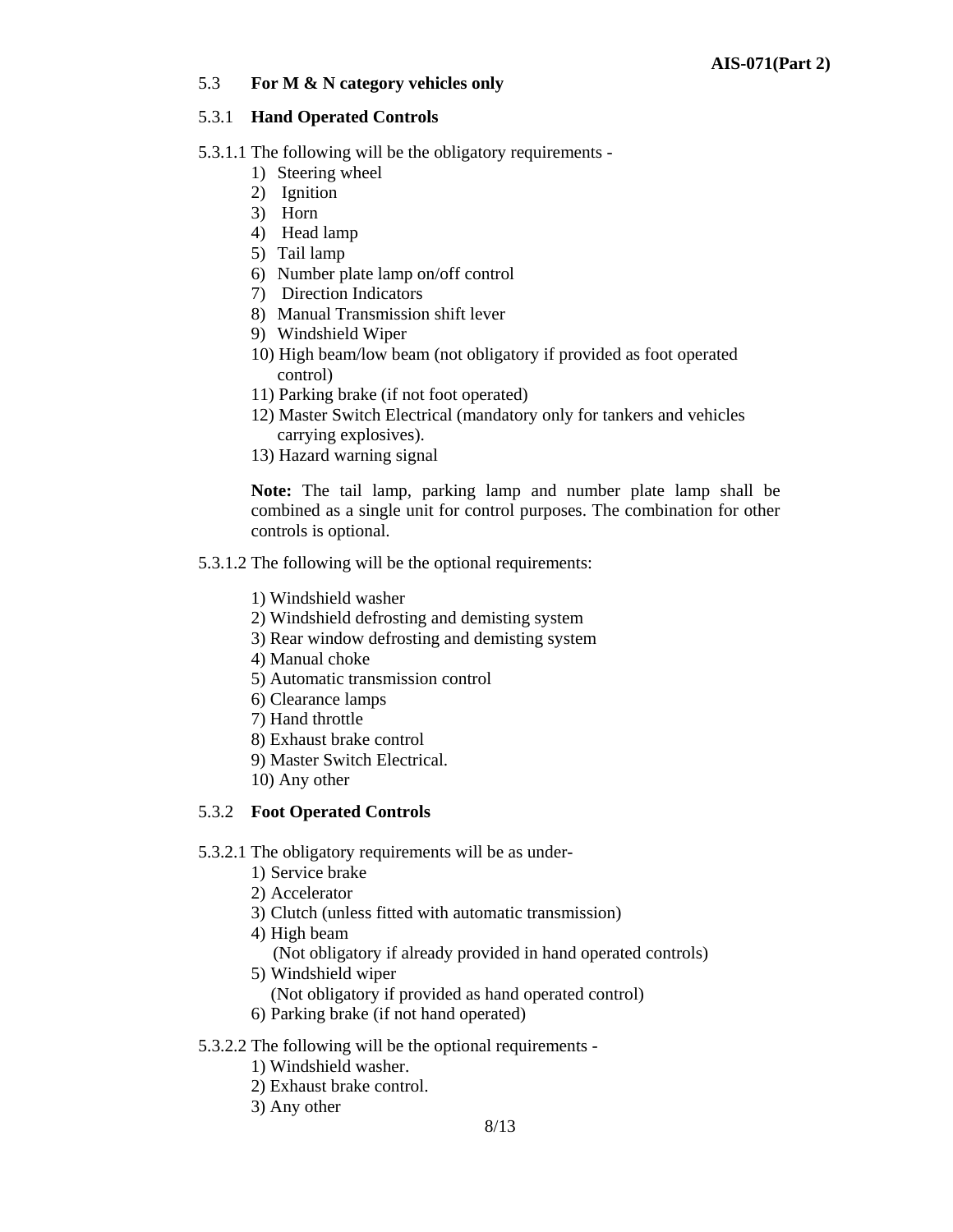#### 5.4 **For A & C category vehicles only**

#### 5.4.1 **Hand Operated Controls**

- 5.4.1.1 The following will be the obligatory requirements
	- 1) Steering wheel
	- 2) Ignition
	- 3) Horn
	- 4) Head lamp
	- 5) Tail lamp
	- 6) Parking lamp
	- 7) Number plate lamp on/off control
	- 8) Turn Signal
	- 9) Manual Transmission shift lever
	- 10) Windshield Wiper if provided
	- 11) High beam/low beam
	- 12) Parking brake (if not foot operated)
	- 13) Hazard warning signal

**Note:** The tail lamp, parking lamp and number plate lamp shall be combined as a single unit for control purposes. The combination for other controls is optional.

- 5.4.1.2 The following will be the optional requirements:
	- 1) Windshield washer
	- 4) Manual choke
	- 5) Automatic transmission control
	- 6) Clearance lamps
	- 7) Hand throttle
	- 8) Exhaust brake control
	- 9) Master Switch Electrical.
	- 10) Any other

#### 5.4.2 **Foot Operated Controls**

- 5.4.2.1 The obligatory requirements will be as under-
	- 1) Service brake
	- 2) Accelerator
	- 3) Clutch (unless fitted with automatic transmission)
	- 4) Parking brake (if not hand operated)
- 5.4.2.2 The following will be the optional requirements
	- 1) Exhaust brake control.
	- 2) Any other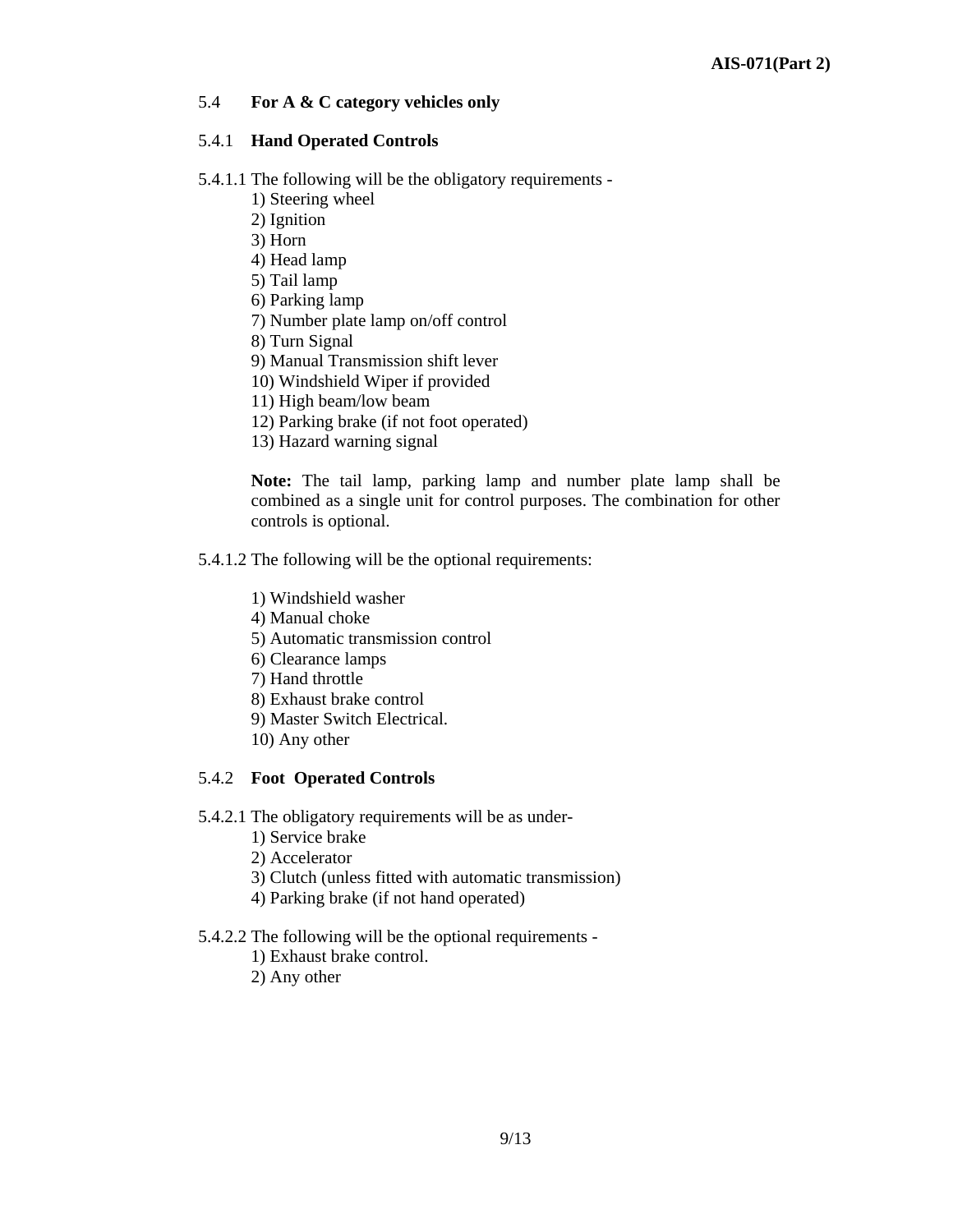#### **6.0 OPTIONAL CONTROLS**

For the other equipments provided, such as decompression, fog lights, etc. suitable control shall be provided.

#### **7.0 DISPLAYS**

- 7.1 The following displays are mandatory requirements for two wheeler, three wheeler and four wheeler other than agriculture tractor. 1) Speedometer; 2) Odometer;
- 7.2 The following display is mandatory requirement for agriculture tractor 1) Hour meter;
- 7.3 The following displays are mandatory requirements for CEV 1) Hour meter; 2) Speedometer if maximum speed exceeds 30 km/h
- 7.4 The following displays will be the optional requirements. 1) Gear Position 2) Any other

#### **8.0 TECHNICAL INFORMATION TO BE SUBMITTED BY THE VEHICLE MANUFACTURER**

- 8.1 The technical information with regard to vehicle shall be provided as per respective clauses of AIS-007 (Rev.3).
- 8.2 Drawings or photographs showing the layout of controls and location of controls in the vehicle shall be provided.

#### **9.0 CHANGES IN THE TECHNICAL SPECIFICATIONS ALREADY TYPE APPROVED**

- 9.1 Every modification pertaining to the information declared in accordance with Para 8 shall be intimated by the manufacturer to the certifying agency.
- 9.2 If the changes are in parameters not related to the provisions, no further action need be taken.

If the changes are in parameters related to the provisions, the Testing Agency shall then consider, whether,

a) the model with the changed specifications still complies with provisions;

or

b) any further verification is required to establish compliance. For considering whether any further verification is required or not, guidelines given in Annex I (Criteria for extension of approval) shall be used.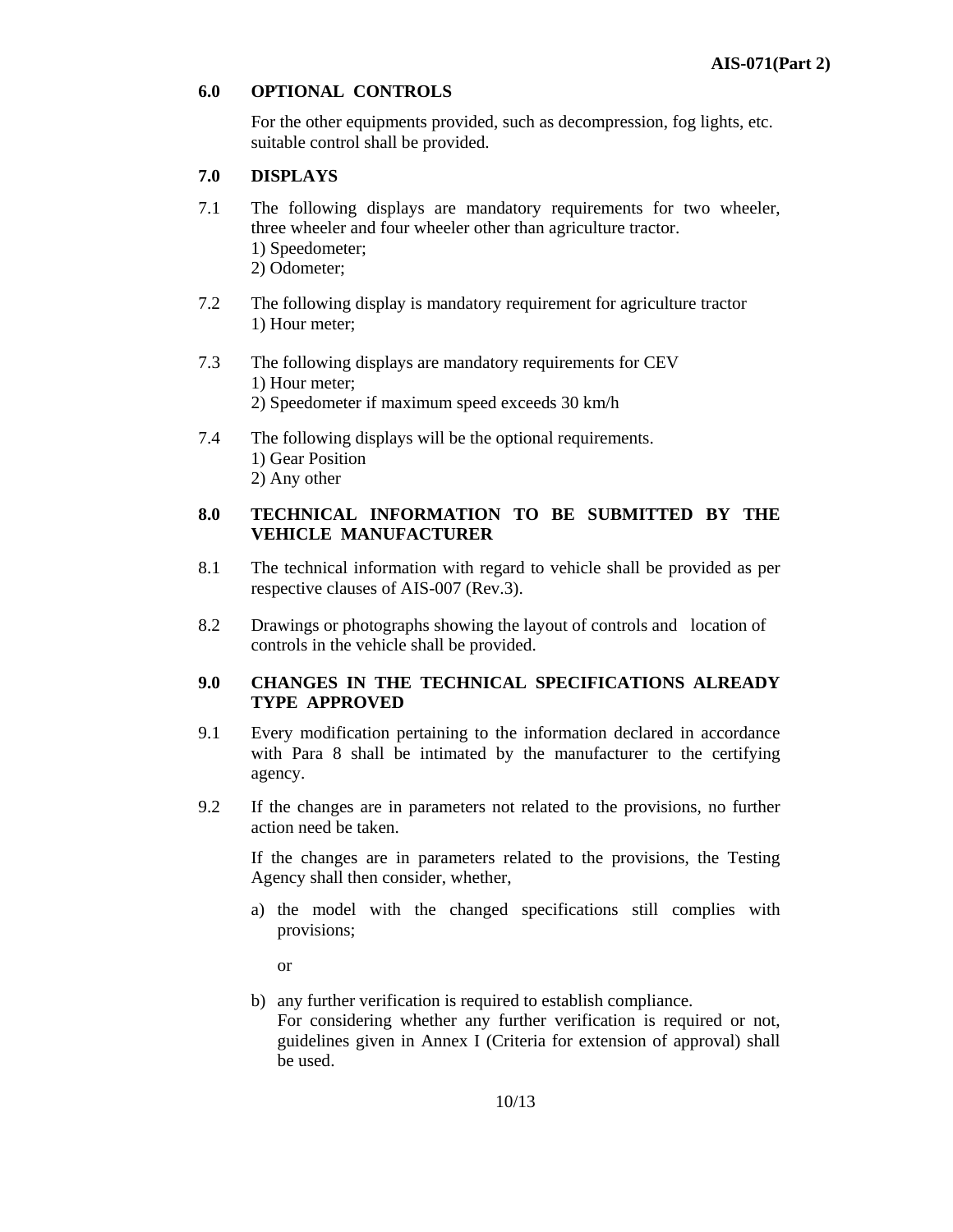- 9.3 In case of 9.2 b), verification for only those parameters which are affected by the modifications needs to be carried out
- 9.4 In case of fulfillment of criterion of Para 9.2 a) or after results of further verification as per Para of 9.2 b) are successful, the approval of compliance shall be extended for the changes carried out.

#### **10.0 CONFORMITY OF PRODUCTION REQUIREMENTS**

- 10.1 Whole Vehicle COP procedures, as and when lay down by the Ministry of Road Transport and Highways shall be applicable.
- 10.2 Vehicle approved under this standard shall be so manufactured as to conform to the type approved specifications.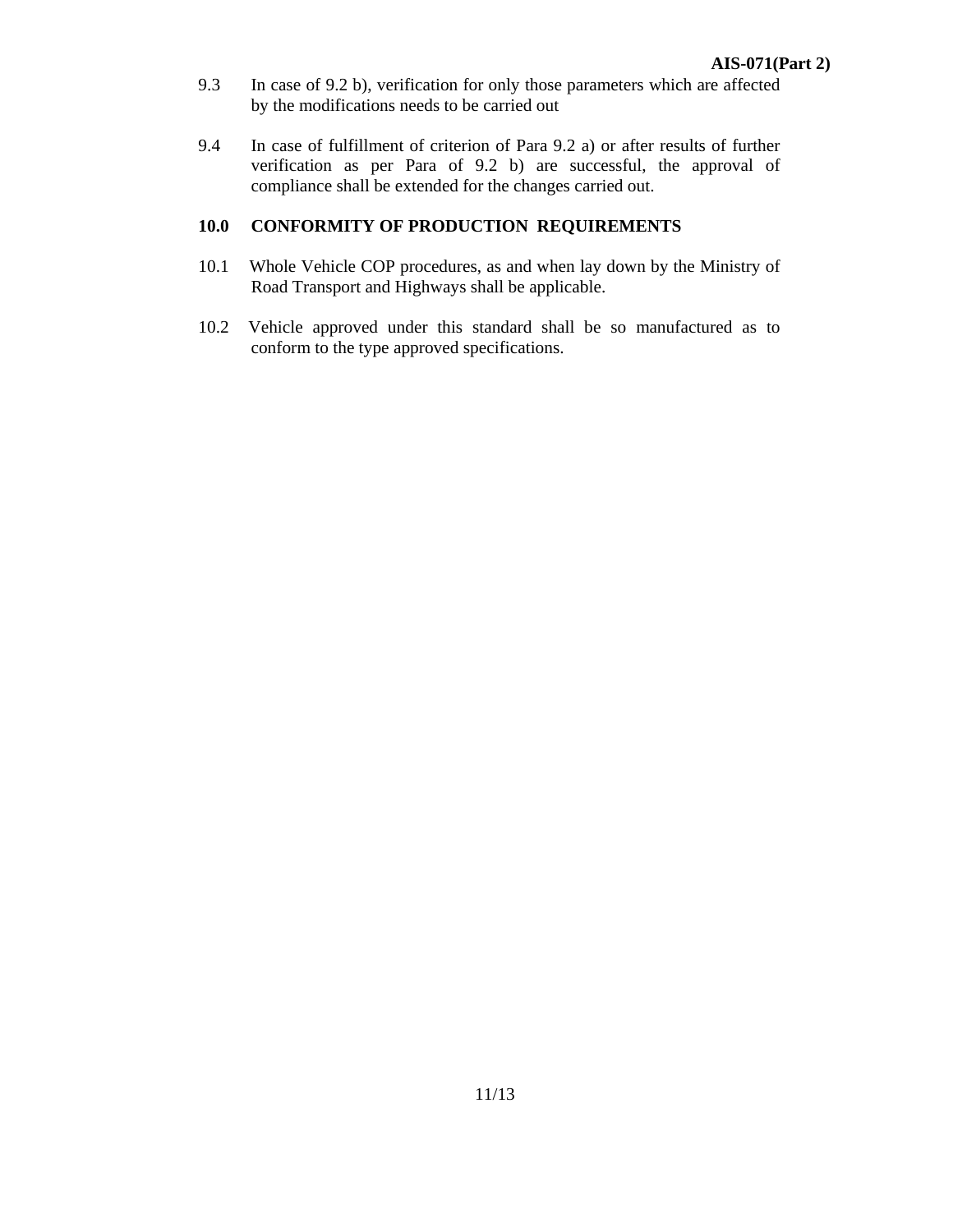# **ANNEX I**

### (See 9.2 b)

| Sr.<br>No. | <b>Parameter</b>                                                                                                                                                                                        | <b>Remark</b>                    |
|------------|---------------------------------------------------------------------------------------------------------------------------------------------------------------------------------------------------------|----------------------------------|
|            | Addition of variant<br>if no change in location and/or operation of<br>control compared to approved base model.<br>if change in location and/or operation of<br>control compared to approved base model | Document check<br>Check required |
| 2          | Addition of control(s)                                                                                                                                                                                  | Check required                   |
| 3          | Deletion of control(s)                                                                                                                                                                                  | Document check                   |

#### **CRITERIA FOR EXTENSION OF APPROVAL**